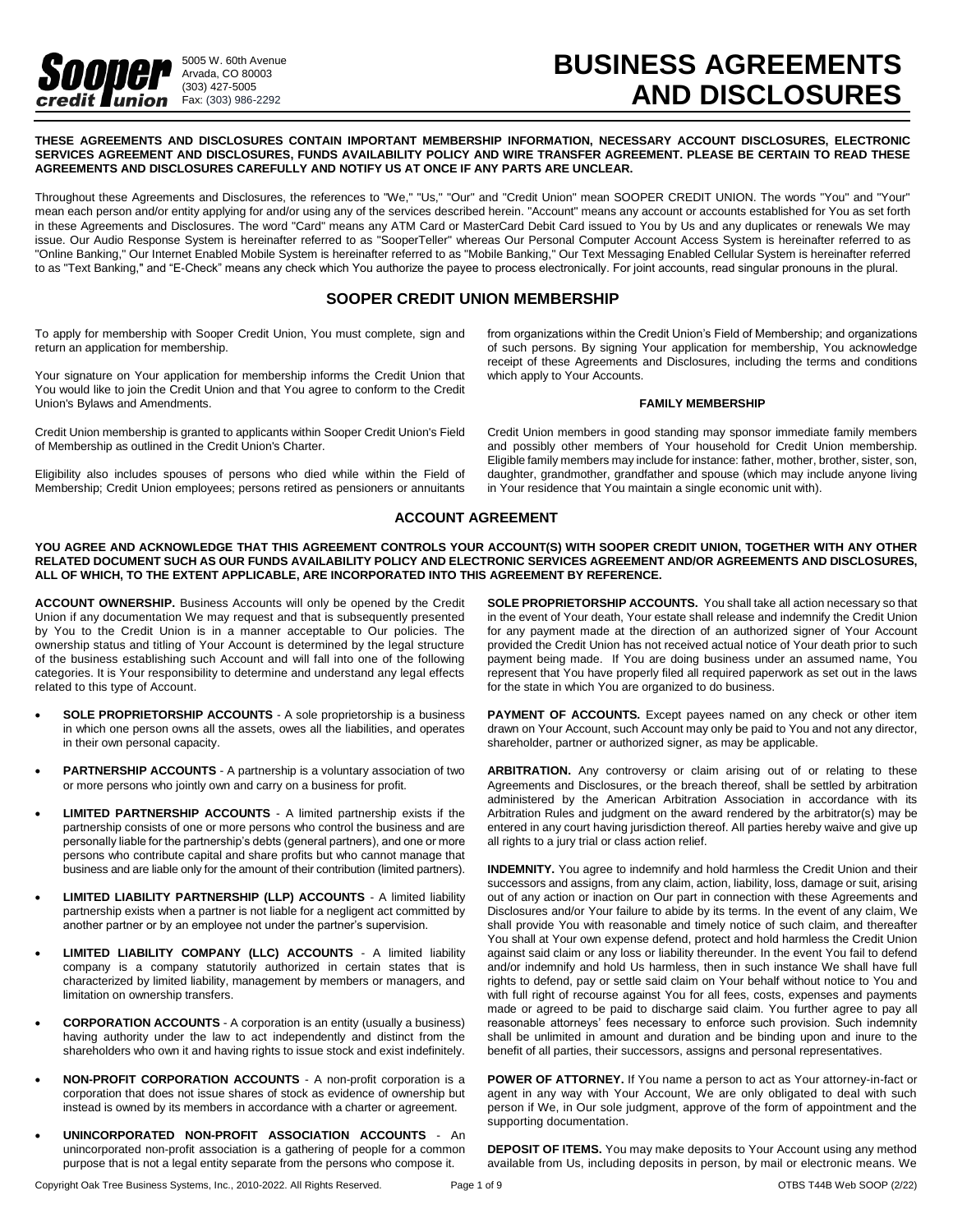# **ACCOUNT AGREEMENT (continued)**

have the right to refuse to accept any check or instrument for deposit at Our sole discretion. If You deposit an item and it is returned unpaid, We will debit Your Account for the amount of the item and charge You a fee. You will be liable to Us for the amount of any item You deposit which is returned unpaid, and in addition, will be responsible for any of Our costs and expenses incurred in the collection of such returned item from You, including reasonable attorney fees. Subject to Our Funds Availability Policy, You may not be able to withdraw funds from Your Account until We have received final settlement for any items deposited. If You make a deposit on a Saturday, Sunday, or a holiday, or after Our predetermined cut-off hour on business days, the deposit will be credited to Your Account as of the next business day.

**COLLECTION AND PROCESSING OF ITEMS.** In processing items You have deposited for collection, We are only Your agent and assume no responsibility beyond the exercise of ordinary care. Any item deposited is subject to final settlement in cash or credit. We may use any method We feel is appropriate to collect items, which may include use of a Federal Reserve Bank. We are not responsible for the acts of any third party We use for the collection of items including responsibility for lost items. If We use a local clearinghouse in the collection of items, You authorize Us to do so and to act in accordance with any applicable rules and regulations. We may permit You to withdraw funds from Your Account before final settlement has been made, however, if final settlement is not made, We have the right to charge Your Account or otherwise require You to repay such funds. In processing items presented for payment on Your Account, We will pay such items each business day in an order of Our choosing, all of which means that the transactions may not be processed in the order in which they occurred and that You could incur multiple fees in a single day should there be insufficient funds to pay all items presented that day.

**OVERDRAFT PROTECTION.** To the extent permitted by law, You authorize Us to transfer funds from other accounts You may have with Us in necessary multiples (or in such increments as We may from time to time determine) to Your Account to cover any overdraft. If You have a line of credit with Us, transfers will be made either from Your line of credit up to Your available credit limit and/or from Your share Account, provided You have enough available funds in that Account, depending upon the preference You have indicated to Us for clearing any such overdraft(s). Any overdraft transfers from Your share Account may be subject to a transfer fee. You hold Us harmless from any and all liability which might otherwise exist if a transfer does not occur.

**NOTICE OF RECEIPT OF ACH ITEMS.** Under the operating rules of the National Automated Clearing House Association which are applicable to ACH transactions involving Your account and as permitted by law, We are not required to give You next day notice of receipt of an ACH item, and We will not do so. We will continue to notify You of the receipt of payments in the periodic statements We provide to You.

**PROVISIONAL PAYMENT (ACH ORIGINATION).** Credits given by any Receiving Depository Financial Institution to the receiver with respect to any automated clearing house credit entries subject to Article 4A of the Uniform Commercial Code (UCC-4A), are provisional until the Receiving Depository Financial Institution has received final settlement through a Federal Reserve Bank, or has otherwise received payment as provided in §4A-403(a) of UCC-4A. If the Receiving Depository Financial Institution does not receive such final settlement or payment, then they shall be entitled to a refund from the receiver of the amount so credited, and We shall not be deemed to have paid the receiver the amount of such entry.

**PROVISIONAL PAYMENT (ACH RECEIPT).** Credit given by Us to You with respect to any automated clearing house credit entry is provisional until We receive final settlement for such entry through a Federal Reserve Bank. If We do not receive final settlement, You are hereby notified and agree that We are entitled to a refund of the amount credited to You in connection with such entry, and the party making payment to You via such entry (i.e., the originator of the entry) shall not be deemed to have paid You the amount of such entry.

**CHOICE OF LAW.** We may accept payments on Your behalf for Your account which have been transmitted through one or more Automated Clearing Houses ("ACH") and which are not subject to the Electronic Fund Transfer Act. Your rights and obligations with respect to such payments shall be construed in accordance with and governed by the laws of the state of New York as provided by the operating rules of the National Automated Clearing House Association, which are applicable to ACH transactions involving Your account.

#### **NOTIFICATION OF UNAUTHORIZED ACH ITEMS (UNAUTHORIZED ENTRIES).**

You expressly agree to notify Us immediately upon learning of an unauthorized entry made on Your Account. You further agree that in the event You fail to notify Us immediately, You will be liable to Us in the amount of such unauthorized entry, plus a reasonable attorneys' fee and other costs We may incur due to such failure.

**EXPENSES.** If We incur any costs or expenses as a result of any attachment, garnishment or levy against Your Account, You will reimburse Us for such costs or expenses or We may charge them to Your Account.

**INACTIVE OR DORMANT ACCOUNTS.** Inactive Accounts (Accounts with no withdrawals or deposits within a one-year period) may be subject to an Inactive Account Fee. If no activity occurs in Your account within the time period specified by applicable state law, the property in Your account may be subject to transfer to the appropriate state authority ("escheatment"). We have no liability if Your Account becomes dormant and is therefore subject to escheatment in accordance with state and/or federal law.

**LIEN IMPRESSMENT AND SET-OFF.** You agree that We may impress and enforce a statutory lien upon Your Accounts with Us to the extent You owe Us any money and We may enforce Our right to do so without further notice to You. We have the right to set-off any of Your money or property in Our possession against any amount You owe Us. The right of set-off and Our impressed lien does not extend to any Keogh, IRA or similar tax deferred deposit You may have with Us. If Your Account is owned jointly, Our right of set-off and Our impressed lien extends to any amount owed to Us by any of the joint Owners.

**CREDIT REPORTING NOTICE.** We may report information about Your account to credit bureaus. Late payments, missed payments, or other defaults on Your account may be reflected in Your credit report.

**MINIMUM BALANCE REQUIREMENTS, FEES AND SERVICE CHARGES.** You agree to pay Us any applicable fees or charges, and are responsible for any minimum balance requirements and deposit requirements called for in Our Agreements and Disclosures provided to You when You opened Your Account. In any case, and with proper notice to You, fees, charges, balance requirements and deposit requirements may be changed by Us from time to time.

**SUSPENSION OF SERVICES.** We have the right to suspend the benefit of any Credit Union service at any time for reasonable cause. At Our discretion, We also have the right to pay any share draft presented for payment from Your Account after Your Account is closed or suspended and to recover such amount paid from You.

Account services are available to those members in good standing with the Credit Union. We reserve the right to cancel or suspend services to a member who is not in good standing, which includes members that have: (a) a delinquent loan; (b) a Business Share Savings Account balance below the \$1.00 minimum; (c) an unresolved deposited returned check; (d) any unpaid and uncollected fees; (e) a negative balance on an Account; (f) caused a financial loss to the Credit Union; or (g) threatened, harassed, or abused any Credit Union member, board member, committee member, employee or agent.

**ASSIGNABILITY.** You may not assign or transfer any interest in Your Account.

**AGREEMENTS AND DISCLOSURES.** The Agreements and Disclosures provided to You at the time You opened Your Account and referred to throughout this Agreement contain: (a) a list of fees and charges applicable to Your Account; (b) the dividends and applicable Annual Percentage Yield (APY); (c) how dividends are credited or compounded; and (d) other pertinent information related to Your Account. Your Agreements and Disclosures may be amended by Us from time to time in a manner as prescribed by law.

**STOP PAYMENTS.** You may ask Us orally to stop payment on a share draft. For any such request to remain valid, however, You must also supply Us with a written request within 14 days after You make any such oral request. Stop payment requests are also subject to the terms and conditions of the Order For Stop Payment form related to any such request. Your request must be given to Us in a timely manner so that We have a reasonable opportunity to act on Your request. A written stop payment request is effective for 6 months. If at the end of 6 months, You request Us to continue the stop payment order, that request will be treated as a new request. We are not liable if We pay a share draft which You have requested Us to stop payment on as long as We act in good faith and exercise ordinary care.

In any event, any damages that We might otherwise be liable for shall not exceed the amount of the involved share draft. If We do pay a share draft for which You have requested stop payment and as a result any other item is returned unpaid by Us due to nonsufficient funds, We are not liable for any consequences resulting from such action. If Your Account is a joint Account, any Owner of the Account may request a stop payment. Any owner may provide Us with written notice to release such stop payment. If You ask Us to stop payment on a pre-authorized transfer, Your request will be processed under the provisions of Our Electronic Fund Transfer Agreement with You.

You may also ask Us to replace a lost, destroyed or stolen cashier's, teller or certified check and if You do, You agree to execute a declaration of loss and claim for reimbursement form together with any other documentation We may require, such as an affidavit. Regardless of the type of documentation presented to Us, the request must be in a form acceptable to the Credit Union and given to Us in a timely manner so that We have a reasonable opportunity to act on such request.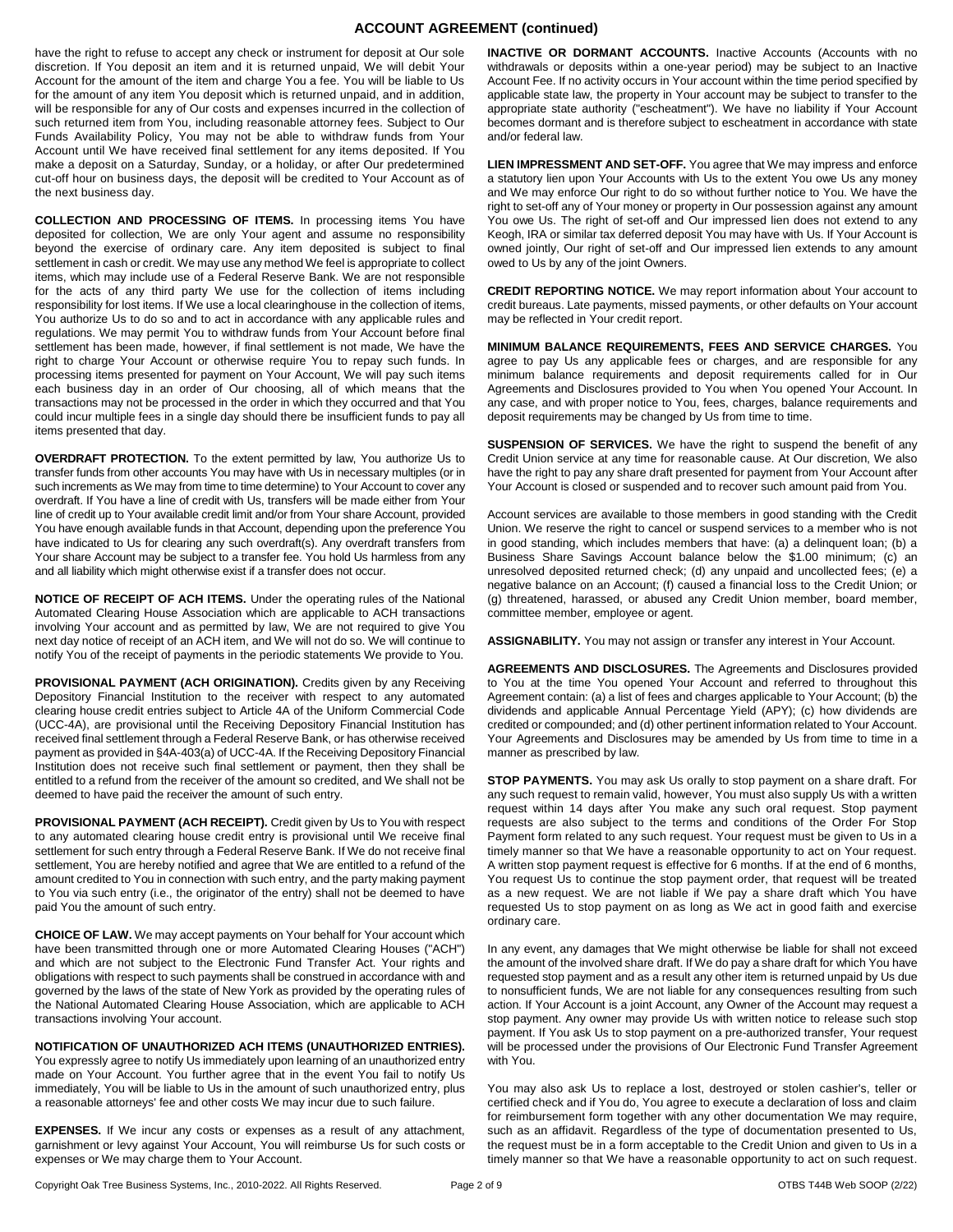# **ACCOUNT AGREEMENT (continued)**

Such declaration of loss and claim for reimbursement will not become effective until the later of: (a) the 90th day after the date of the check (or 90th day following the date of acceptance, in the case of a certified check); or (b) the date We receive the declaration of loss and claim for reimbursement together with any other required documentation.

**SHARE DRAFTS AND OTHER ACCOUNT ACCESS DEVICES.** Any share draft or other Account access device which does not meet Our standards for acceptance may be rejected by Us, whether such standards are established by law, regulation or Our own policy.

**POSTDATED, STALE OR OVERDRAFT SHARE DRAFTS.** You understand that postdating a share draft will have no effect on whether or not it is honored prior to or after the date of any such share draft. A stale share draft is any share draft received by Us that is dated 6 months or more prior to the date of receipt. We may pay or refuse to pay any postdated, stale or overdraft share draft, or other item presented for payment on Your Account without any liability.

**SHARE DRAFT SAFEKEEPING.** Share draft Safekeeping is automatic on Your Account and Your cancelled share drafts will not be returned to You. You understand that cancelled share drafts retained by Us are later destroyed after a reasonable period of time. If You subsequently request a copy of a share draft and We are unable to supply it, then We shall not be liable for any damage You may sustain in excess of the face amount of the involved share draft.

**PERIODIC STATEMENTS.** You will be provided with a periodic statement showing activity on Your Account. If You believe any statement reflects discrepancies, You must notify Us of such discrepancies within 60 days from the date We mailed the statement to You. If the discrepancy noted is the result of an electronic fund transfer, then the provisions of Our Electronic Fund Transfer Agreement with You will control resolution of the matter.

**AMENDMENTS.** This Agreement may be amended by Us at any time, in which case, We will provide You with a notice of amendment as required by law or regulation.

**ORGANIZATIONAL, PARTNERSHIP OR CORPORATION ACCOUNTS.** If Your Account is an organizational, partnership or corporate account, You will supply Us with a separate authorization informing Us of the authorized signers for the Account and provide any other related documents if We request You to do so. We require that all partners, owners or organizational members be individually eligible for membership.

**AUTHORIZED SIGNERS.** If You establish Your Account with authorized signers, or You subsequently appoint any authorized signers, You understand and agree that the Credit Union will not at any time be liable for the actions of such authorized signers and/or be obligated to ensure that their actions are in accordance with any instructions You have provided to them. Any appointment of an authorized signer, together with any subsequent revocation or change must be in writing and in a form acceptable to Us. It is Your responsibility to determine any legal effects related to Your appointing any authorized signers on Your Account.

**UNITED STATES TREASURY TAX DEPOSIT PAYMENTS.** All tax payments must be made on the www.eftps.com website.

**NOTIFICATION OF ADDRESS CHANGE.** You will notify Us promptly in writing with Your signature if You move or otherwise have a change of address. In the event We are unable to locate You, You agree to pay all fees associated with maintaining an invalid address in Our records and any costs and locator fees incurred in Our locating efforts.

**WAIVERS.** You agree and understand that Our failure or delay to exercise any right, remedy, power, or privilege available to Us pursuant to this Agreement shall not affect or disallow Our future exercise of that right, remedy, power or privilege.

**PROHIBITED INTERNET GAMBLING TRANSACTIONS.** All transactions in connection with the participation of another person in unlawful internet gambling are prohibited from being processed through Your Account. Such transactions include those involving the use of: (a) credit, or the proceeds of credit, extended to or on behalf of another person (including credit extended through the use of a credit card); or (b) electronic fund transfers, or funds transmitted by or through a money transmitting business, or the proceeds of an electronic fund transfer or money transmitting service, from or on behalf of another person; or (c) any check, draft, or similar instrument that is drawn by or on behalf of another person and is drawn on or payable at or through any financial institution.

**ELECTRONIC COMMUNICATIONS.** By applying for membership in the Credit Union, You authorize Us to send You, from time to time, and to the extent permitted by applicable law, electronic communications regarding the status of any share, share draft, and/or term Account(s) You maintain with Us. You also authorize Us to send You electronic communications regarding any other accounts You may maintain with Us from time to time including, but not limited to, loan accounts, credit line accounts, and credit card accounts. These electronic communications are sometimes referred to as "transactional or relationship messages."

You authorize Us to contact You using any wireless, cellular, mobile or other telephone number You have provided to Us on Your membership application, and at any wireless, cellular, mobile or other telephone number You may furnish to Us or We may obtain for You in the future. We may contact You using any electronic means We choose, which may include but is not limited to, voice messages, text messages and other similar electronic methods of communication. If You have furnished Us with any e-mail address(es), You understand and agree that We may send You e-mail messages regarding Your Account(s) with Us from time to time. If You have or subsequently enter into any separate consent to receive electronic documentation form, any communications covered by such disclosure and consent shall be subject to the terms and conditions set forth in that disclosure and consent.

You understand that the nature of electronic communications is such that anyone with access to Your wireless, cellular, mobile or other telephonic device or e-mail may be able to read or listen to such transactional or relationship messages from Us, and You agree that any person or party sending or leaving such messages shall have no liability for any consequences resulting from the interception of such messages by any other party. Without limitation, You also agree that You are responsible to pay all costs that You may incur as a result of any contact method We choose including, but not limited to, charges for telecommunications, wireless and/or internet charges.

**GOVERNING LAW.** This Agreement shall be governed by the laws of the State of Colorado, except to the extent that federal law controls.

# **ACCOUNT DISCLOSURES**

**THE FOLLOWING DISCLOSURES CONTAIN IMPORTANT INFORMATION AND THE TERMS AND CONDITIONS OF ANY ACCOUNT OR ACCOUNTS THAT YOU MAY HAVE WITH US. WHEREVER USED, "APY" MEANS ANNUAL PERCENTAGE YIELD.** 

#### **SPECIFIC TERMS APPLICABLE TO YOUR BUSINESS SHARE SAVINGS ACCOUNT**

**Additional Information.** You will be charged a fee for each excess withdrawal as specified on the accompanying Schedule of Fees and Charges.

#### **SPECIFIC TERMS APPLICABLE TO YOUR ORGANIZATION SHARE SAVINGS ACCOUNT**

**Fixed Rate Information.** This Account is subject to a Fixed Rate. For the current dividend rate and corresponding APY, refer to the separate page titled "Account Disclosure Rate Supplement" which We have included with and made a part of this Disclosure.

**Minimum Balance Requirements.** The minimum balance required to open this Account is \$1.00.

**Transaction Limitations.** During any calendar month, You may not make more than six withdrawals from or transfers to another Credit Union Account of Yours or to a third party by means of a pre-authorized or automatic transfer or telephonic order or instruction, or by check, draft, debit card, if applicable, or similar order to

#### **Fixed Rate Information.** This Account is subject to a Fixed Rate. For the current dividend rate and corresponding APY, refer to the separate page titled "Account Disclosure Rate Supplement" which We have included with and made a part of this Disclosure.

**Minimum Balance Requirements.** The minimum balance required to open this Account is \$1.00. You must maintain a balance of \$100.00 in Your Account during each dividend period to avoid a fee.

**Transaction Limitations.** During any calendar month, You may not make more than six withdrawals from or transfers to another Credit Union Account of Yours or to a third party by means of a pre-authorized or automatic transfer or telephonic order or instruction, or by check, draft, debit card, if applicable, or similar order to a third party. If You exceed these limitations, Your Account may be subject to closure by the Credit Union.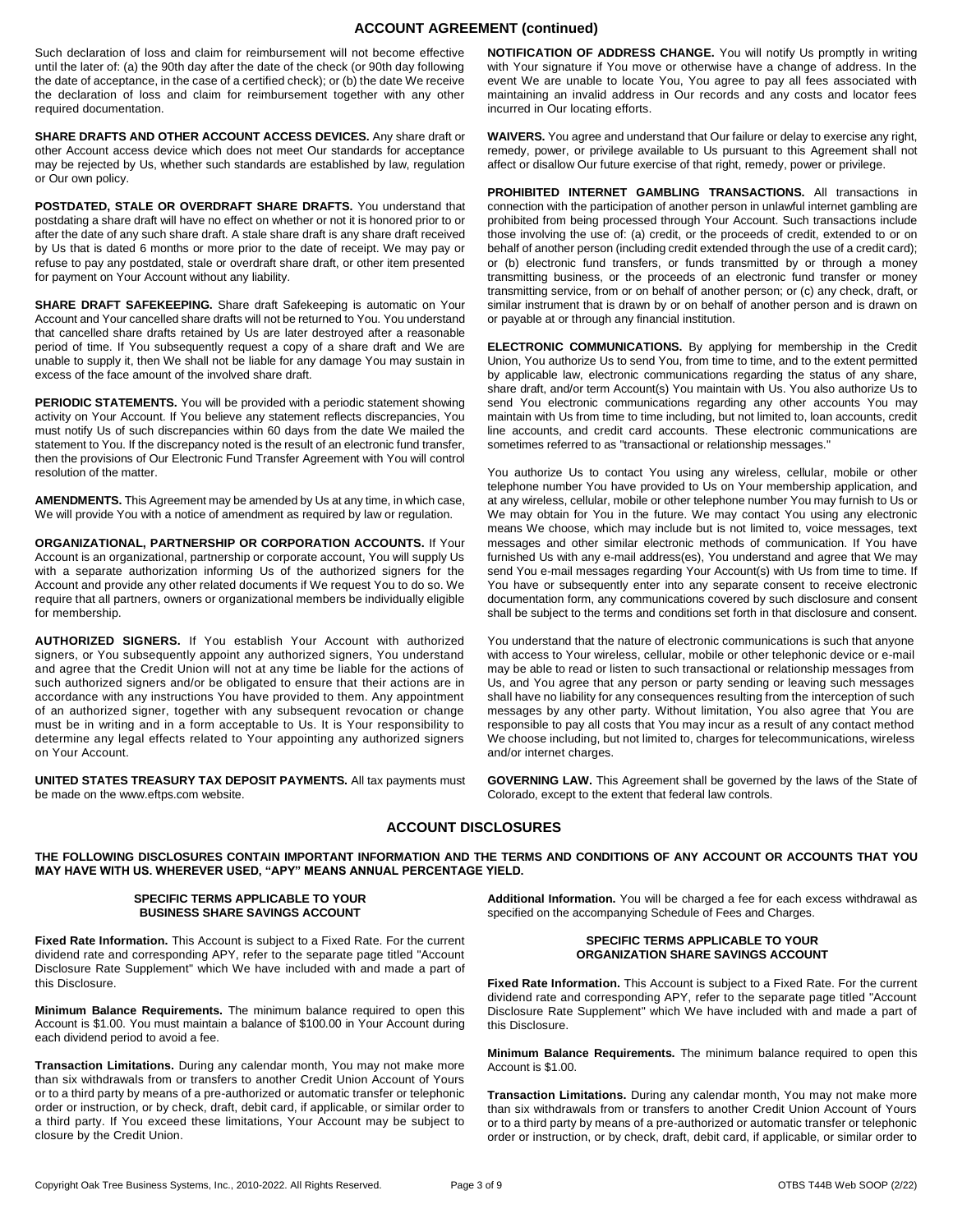# **ACCOUNT DISCLOSURES (continued)**

a third party. If You exceed these limitations, Your Account may be subject to closure by the Credit Union.

**Additional Information.** You will be charged a fee for each excess withdrawal as specified on the accompanying Schedule of Fees and Charges.

#### **SPECIFIC TERMS APPLICABLE TO YOUR BUSINESS MONEY MARKET ACCOUNT**

**Tiered Variable Rate Information.** This Account is subject to a Tiered Variable Rate. For the current dividend rate and corresponding APY, refer to the accompanying Account Disclosure Rate Supplement which We have included with and made a part of this Disclosure.

**Minimum Balance Requirements.** You must maintain an average daily balance at least equal to \$2,500.00 during each dividend period to earn the disclosed APY.

**Transaction Limitations.** During any calendar month, You may not make more than six withdrawals from or transfers to another Credit Union Account of Yours or to a third party by means of a pre-authorized or automatic transfer or telephonic order or instruction, or by check, draft, debit card, if applicable, or similar order to a third party. If You exceed these limitations, Your Account may be subject to closure by the Credit Union.

**Additional Information.** You will be charged a fee for each excess withdrawal as specified on the accompanying Schedule of Fees and Charges.

# **SPECIFIC TERMS APPLICABLE TO YOUR IOLTA/COLTAF ACCOUNT**

**Fixed Rate Information.** This Account is subject to a Fixed Rate. For the current dividend rate and corresponding APY, refer to the separate Account Disclosure Rate Supplement which We have included with and made a part of this Disclosure.

**Minimum Balance Requirements.** No minimum balance requirements apply to this Account.

**Additional Information.** You understand that We will forward the dividends to the Colorado Lawyer Trust Account Foundations (COLTAF), on a monthly basis, subject to the terms and conditions of the separate agreement with COLTAF, and applicable law.

#### **SPECIFIC TERMS APPLICABLE TO YOUR BUSINESS CHECKING ACCOUNT**

**Dividend Information.** No dividends are paid on this Account.

**Minimum Balance Requirements.** You must maintain a balance of \$1,000.00 in Your Account each day to avoid a fee.

**Transaction Limitations.** No transaction limitations apply to this Account.

#### **SPECIFIC TERMS APPLICABLE TO YOUR ORGANIZATION CHECKING ACCOUNT**

**Dividend Information.** No dividends are paid on this Account.

**Minimum Balance Requirements.** No minimum balance requirements apply to this Account.

**Transaction Limitations.** No transaction limitations apply to this Account.

#### **SPECIFIC TERMS APPLICABLE TO YOUR BUSINESS INTEREST CHECKING ACCOUNT**

**Fixed Rate Information.** This Account is subject to a Fixed Rate. For the current dividend rate and corresponding APY, refer to the accompanying Account Disclosure Rate Supplement which We have included with and made a part of this Disclosure.

**Minimum Balance Requirements.** You must maintain a balance of \$15,000.00 in Your Account each day to avoid a fee.

**Transaction Limitations.** No transaction limitations apply to this Account.

#### **SPECIFIC TERMS APPLICABLE TO YOUR BUSINESS TIERED TIME DEPOSIT ACCOUNT**

**Tiered Fixed Rate Information.** This Account is subject to a Tiered Fixed Rate. For the current dividend rate and corresponding APY, refer to the accompanying Account Disclosure Rate Supplement which We have included with and made a part of this Disclosure.

**Minimum Balance Requirements.** For the minimum balance required to open this Account, refer to the accompanying Account Disclosure Rate Supplement. You must maintain a daily balance at least equal to the minimum balance required to open Your Account during each dividend period to obtain the disclosed annual percentage yield and to keep Your Account open.

**Maturity Date.** Your Account will mature after the term indicated on the accompanying Account Disclosure Rate Supplement.

**Early Withdrawal Provisions.** We will impose a penalty if You withdraw any of the funds before the maturity date. The penalty imposed will equal 90 days' dividends.

**Renewal Policies.** Your Account will renew automatically at maturity. You will have a grace period of 10 calendar days following the Maturity Date to make withdrawals and/or deposits without penalty.

**Transaction Limitations.** Once Your Account is established, You may not make any additional deposits into or withdrawals from Your Account prior to the Maturity Date.

#### **SPECIFIC TERMS APPLICABLE TO YOUR BUSINESS TIME DEPOSIT ACCOUNTS**

**Fixed Rate Information.** This Account is subject to a Fixed Rate. For the current dividend rate and corresponding APY, refer to the accompanying Account Disclosure Rate Supplement which We have included with and made a part of this Disclosure.

**Minimum Balance Requirements.** For the minimum balance required to open this Account, refer to the accompanying Account Disclosure Rate Supplement. You must maintain a daily balance at least equal to the minimum balance required to open Your Account during each dividend period to obtain the disclosed annual percentage yield and to keep Your Account open.

**Maturity Date.** Your Account will mature after the term indicated on the accompanying Account Disclosure Rate Supplement.

**Early Withdrawal Provisions.** We will impose a penalty if You withdraw any of the funds before the maturity date. The penalty imposed will equal 90 days' dividends.

**Renewal Policies.** Your Account will renew automatically at maturity. You will have a grace period of 10 calendar days following the Maturity Date to make withdrawals and/or deposits without penalty.

**Transaction Limitations.** Once Your Account is established, You may not make any additional deposits into Your Account prior to the Maturity Date.

#### **GENERAL TERMS APPLICABLE TO ALL ACCOUNTS**

**Member in Good Standing.** The Account services described in these Agreements and Disclosures are available to those members in good standing with the Credit Union. We reserve the right to suspend and/or terminate services to a member who is not in good standing, which includes members that have:

- a delinquent loan.
- a Business Share Savings balance below the \$1.00 minimum.
- an unresolved deposited returned check.
- unpaid and uncollected credit union fees.
- a negative balance on an account.
- caused a financial loss to the Credit Union.
- threatened, harassed, or abused any Credit Union member, board member, committee member, employee or agent.

**Minimum Balance Requirements.** To be a member and maintain Accounts with Us You must purchase one share in the Credit Union. The par value of a share in this Credit Union is \$1.00. If the balance in Your Account drops below one share (\$1.00), We may, at Our option, close Your Account.

**Nonsufficient Funds Returns.** Any share draft or pre-authorized transfer, or transaction made through the use of Your ATM or debit Card, or other electronic means, as is applicable (including any in-person transaction), that is presented to Us for payment on Your Account when Your Account lacks sufficient collected funds to pay any such item may, at Our option, be returned for nonsufficient funds or We may honor any such item and charge You a fee for doing so.

**Overdraft Balance Calculation.** When processing transactions that debit or credit Your Account, We start each Business Day with Your final Account balance from the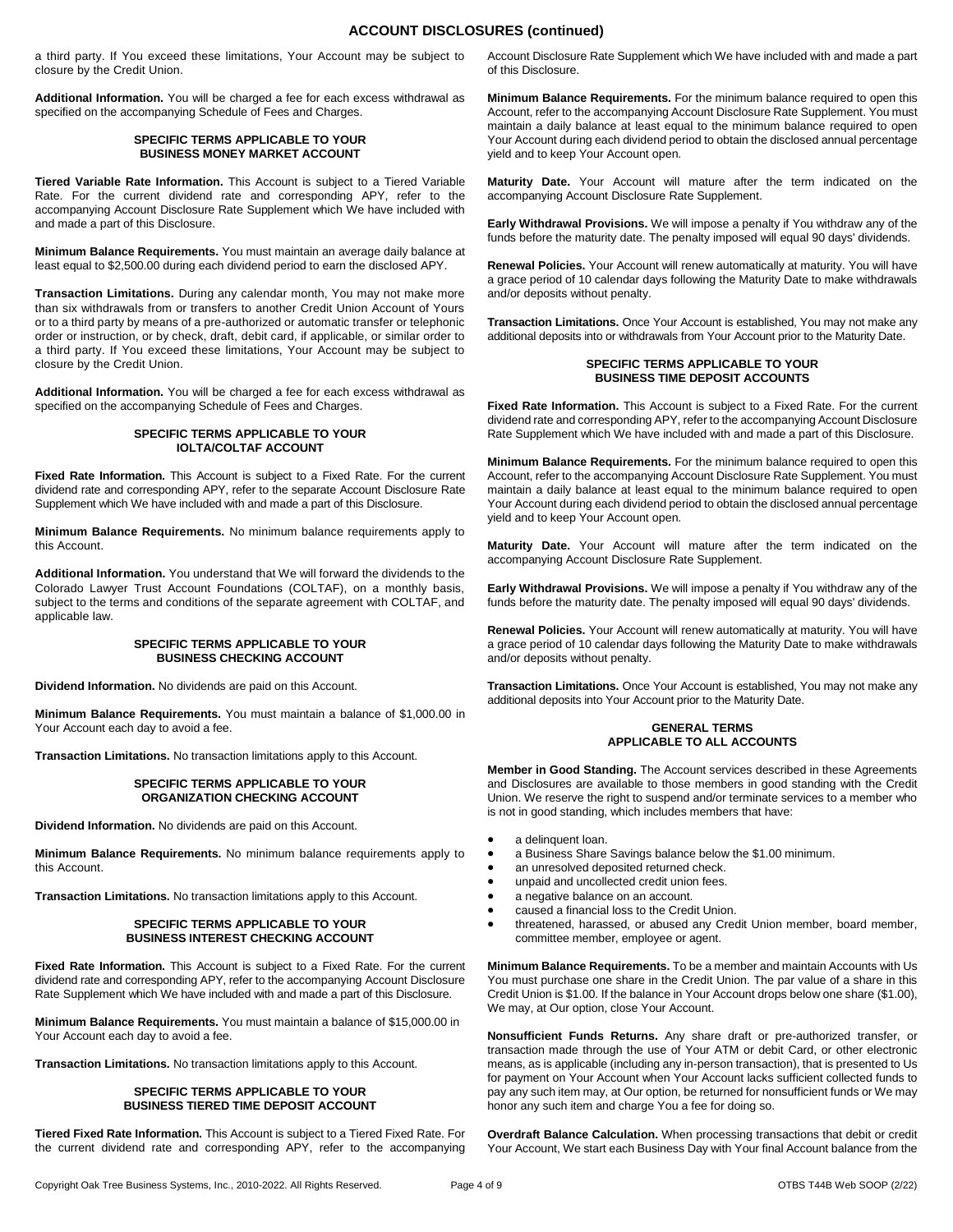# **ACCOUNT DISCLOSURES (continued)**

preceding Business Day. The final balance takes into account all of the debit and credit transactions that were settled that Business Day pursuant to Our Funds Availability Policy, as well as any other debits or credits to Your Account that were finally settled that day, as described above in the "Deposit of Items" and "Collection and Processing of Items" sections of the Account Agreement. This starting balance at the beginning of a Business Day (the preceding Business Day's final balance) is sometimes referred to as Your "actual balance."

As credits and debits to Your Account are received by Us, We add them to and subtract them from Your actual balance. Examples of credits include, but are not limited to, electronic direct deposits, check deposits that have been fully and finally collected, ACH credits that have settled that day, and cash deposits made to one of Our tellers. Examples of debits include, but are not limited to, checks drawn on Your Account that are presented to Us for payment, electronic fund transfer (EFT) debit transactions (such as preauthorized payments and settled EFT debits), memoposted EFT debits (EFT debits that We have authorized but which have not been settled), and Credit Union fees and charges. The result of this calculation at any given point in time is called Your "available balance."

For the purpose of determining whether an overdraft has occurred, We use Your available balance. First, We add all of the settled credit transactions to the beginning actual balance. Then, We subtract all of the debit transactions that settled that day. We also subtract all of the pending debit transactions. This determines the available balance for overdraft purposes. Each debit transaction that We process when Your Account has a negative available balance is an overdraft, subject to an overdraft charge.

Subject to applicable law, You are responsible for paying any overdraft fees and charges assessed in connection with Our payment of an overdraft, as well as any NSF fees charged to Your Account when We dishonor and return an item for nonsufficient funds. It is Your responsibility to know Your Account balance, and if You have any questions You should contact a Credit Union representative.

**Additional Transaction Limitations.** For all Accounts (except checking Accounts), the Credit Union reserves the right to require a member intending to make a withdrawal to give written notice of such intent not less than seven days and up to 60 days before any such withdrawal.

**Withdrawal of Dividends Prior to Maturity.** For all time deposit Accounts, the Annual Percentage Yield assumes that dividends remain on deposit until maturity. A withdrawal will reduce earnings.

**Nature of Dividends.** Dividends are paid from current income and available earnings, after required transfers to reserves at the end of a dividend period.

**Compounding and Crediting.** For all dividend-bearing Accounts, dividends will be earned daily for each day on which Your balance exceeds the minimum balance requirement for Your Account. The dividend period is monthly and dividends will be compounded daily and credited to Your Account monthly. You will not be paid any accrued but uncredited dividends at the time You close Your Account.

**Balance Computation Method.** For all dividend-bearing Accounts, dividends are calculated by the average daily balance method which applies a daily periodic rate to the average daily balance for the average daily balance calculation period. The average daily balance is determined by adding the full amount of the principal in Your Account for each day of the period and dividing that figure by the number of days in the period.

**Accrual on Noncash Deposits.** For dividend-bearing Accounts, dividends will begin to accrue on the business day that You place noncash items (e.g. checks) into Your Account.

**Fees and Charges.** Any fees and charges applicable to Your Account are disclosed separately in the "Schedule of Fees and Charges" provided in conjunction with these Agreements and Disclosures.

# **ELECTRONIC SERVICES AGREEMENT AND DISCLOSURE**

**THIS IS YOUR ELECTRONIC SERVICES AGREEMENT AND DISCLOSURE. IT INCLUDES NECESSARY STATEMENTS AND ANY SPECIAL INSTRUCTIONS REGARDING THE USE OF YOUR ATM CARD OR MASTERCARD DEBIT CARD, OUR AUDIO RESPONSE SYSTEM ("SOOPERTELLER") AND OUR PERSONAL COMPUTER ACCOUNT ACCESS SYSTEM ("ONLINE BANKING"), OUR INTERNET ENABLED MOBILE SYSTEM ("MOBILE BANKING"), OUR TEXT MESSAGING ENABLED CELLULAR SYSTEM ("TEXT BANKING"), EACH WITH THEIR CORRESPONDING PERSONAL IDENTIFICATION NUMBER (PIN) OR ACCESS CODE, AND ANY CHECKS YOU AUTHORIZE TO BE PROCESSED ELECTRONICALLY ("E-CHECK").**

**ATM CARD, MASTERCARD DEBIT CARD, SOOPERTELLER, ONLINE BANKING, MOBILE BANKING, TEXT BANKING AND E-CHECK AGREEMENT.** This Agreement applies to any electronic fund transfer made to or from Your Account(s) by You or by any user who has access to Your Account with actual, apparent or implied authority for use of Your Account. Electronic fund transfers to and from Your Account can be made through the use of, but may not be limited to the following: (a) Your ATM and/or MasterCard Debit Card in Automated Teller Machines (ATMs) or at any place that it is honored including those transactions made through the use of the appropriate PIN in conjunction with Your Card; (b) Our SooperTeller Audio Response system; (c) Our Online Banking Personal Computer Account Access System; (d) Our Mobile Banking Internet Enabled Mobile System; (e) Our Text Banking Text Messaging Enabled Cellular System; and (f) any check which You authorize the payee to process electronically. An electronic fund transfer is any transfer of funds which is performed through the use of Your Card, Our SooperTeller Audio Response System, Our Sooper Online Banking Personal Computer Account Access System, Our Mobile Banking Internet Enabled Mobile System, Our Text Banking Text Messaging Enabled Cellular System, E-Check or other electronic device. You understand that Your Card and any Personal Identification Numbers (PINs) or Access Codes are issued by Us and are not transferable. The use of Your Card, PIN and/or any other Account access device is subject to the following terms. You agree: (a) to abide by Our rules and regulations as amended related to the use of Your Card, PIN and/or other Account access device; (b) that We may follow all instructions given to Machines; (c) not to use Your Card for illegal transactions including, but not limited to, advances made for the purpose of gambling and/or wagering where such practices are in violation of applicable state and/or federal law; and (d) that each withdrawal by You or by any authorized user of Your Card or PIN may be charged to Your Share or Share Draft Account, as appropriate, and will be treated as though it were a share withdrawal except that: (1) We may charge withdrawals to Your Share Account in any order We determine; and (2) We cannot honor stop payment requests on ATM and POS withdrawals.

We may, but are under no obligation to do so, process an Electronic Fund Transfer that exceeds the balance in Your share and/or share draft Account. In the event that any such transfer occurs, You agree to immediately pay Us the overdrawn amount and to the extent permitted by law, any associated fees and charges.

**ISSUANCE OF PERSONAL IDENTIFICATION NUMBERS AND ACCESS CODES.** You will be issued separate Personal Identification Numbers (PINs) to be used in conjunction with ATM Card and MasterCard Debit Card transactions and separate Access Codes to be used in conjunction with SooperTeller, Online Banking, Mobile Banking and Text Banking transactions. Your use of Your PIN or Access Code is Your authorization to Us to withdraw funds from Your share Account or Your share draft Account to cover such transactions.

**OTHER AGREEMENT.** If electronic funds transfer transactions involve other agreements You have with Us, the terms of those agreements will apply as well.

**BUSINESS DAYS.** Every day is a business day except Saturdays, Sundays and holidays.

**DELAYED FUNDS AVAILABILITY NOTICE.** Subject to Our Delayed Funds Availability Policy, deposits made at Sooper Credit Union locations may not be posted to Your Account until they are received and verified by Us. All deposited items are removed from machines each business day. We are not responsible for delays in deposit posting due to improper identification on the deposit envelope. See Our Funds Availability Policy Disclosure for Our policy regarding the availability of Your deposits.

## **TYPES AND LIMITATIONS OF SERVICES**

**ATM CARD TRANSACTIONS.** You may use Your Card in conjunction with Your PIN in ATMs and/or such other machines or facilities as We may designate to: (a) withdraw cash from Your designated share or share draft Account(s); (b) transfer funds between Your designated share or share draft Account(s); (c) learn the balances in Your designated share or share draft Account(s); and (d) make deposits to Your designated share or share draft Account(s).

You may also use Your Card to make Point of Sale (POS) withdrawals from Your share draft Account and to purchase goods and services at any location where the Card is accepted. If You do use Your Card for such transactions, You authorize Us to withdraw funds up to the available balance of Your Account(s) to cover any such transactions, provided You have available funds.

**MASTERCARD DEBIT CARD TRANSACTIONS.** You may use Your Card in conjunction with Your PIN in ATMs and/or such other machines or facilities as We may designate to: (a) withdraw cash from Your designated share or share draft Account(s); (b) transfer funds between Your designated share or share draft Account(s); (c) learn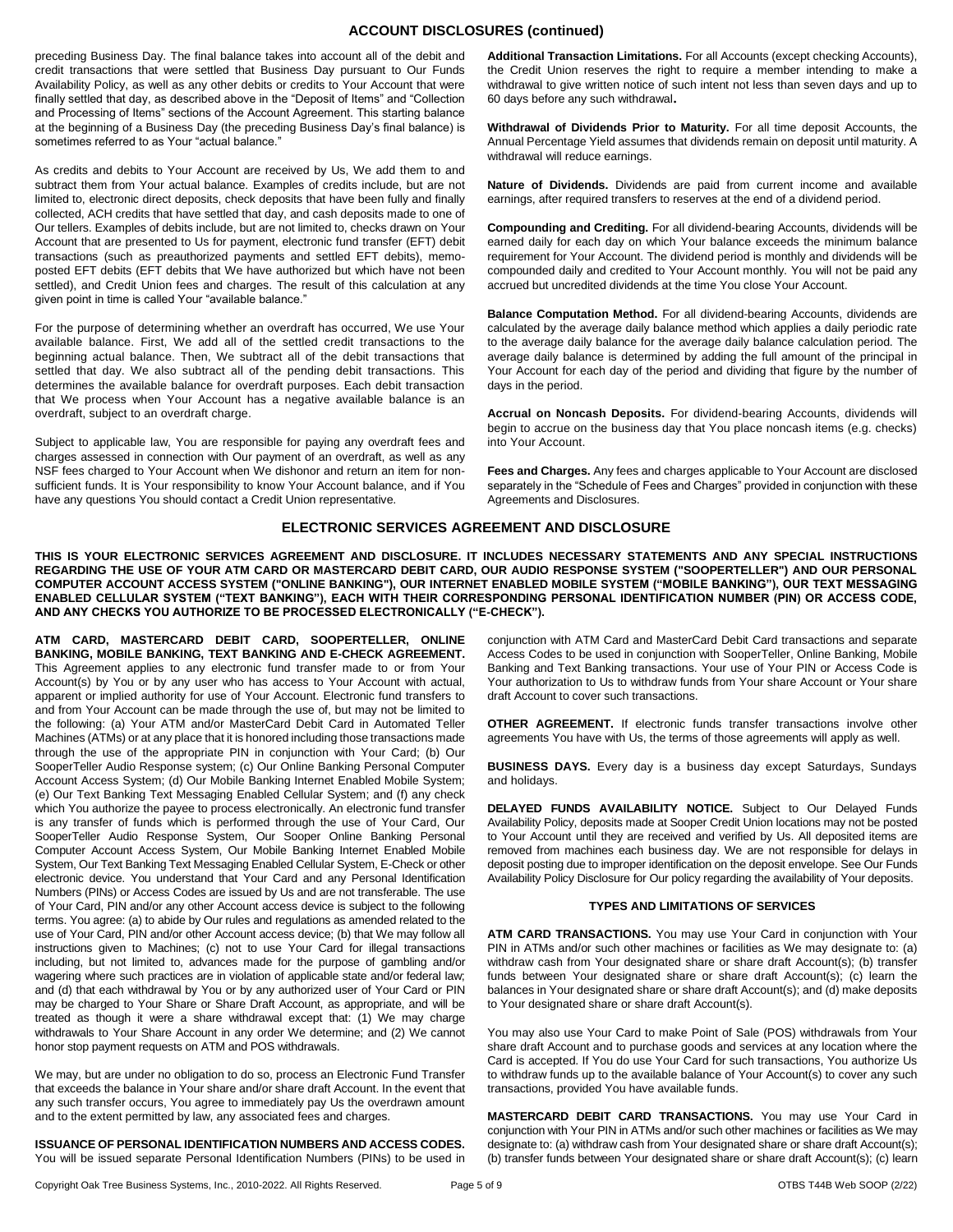# **ELECTRONIC SERVICES AGREEMENT AND DISCLOSURE (continued)**

the balances in Your designated share or share draft Account(s); and (d) make deposits to Your designated share or share draft Account(s).

You may also use Your Card to make Point of Sale (POS) withdrawals from Your share draft Account and to purchase goods and services at any location where the Card is accepted. If You do use Your Card for such transactions, You authorize Us to withdraw funds up to the available balance of Your Account(s) to cover any such transactions, provided You have available funds.

**SOOPERTELLER TRANSACTIONS.** You may use SooperTeller in conjunction with Your Access Code to make the following types of transactions: (a) telephone transfers of funds between Your designated share and share draft Accounts; (b) make check withdrawals from Your share and share draft Accounts with Us; (c) obtain advances on lines of credit that You have with Us; (d) except for mortgage loans, make payments on Your loan Accounts that You may have with Us from Your share and share draft Accounts; (e) inquiries on share and loan balances with Us; and (f) miscellaneous inquiries on Credit Union services that affect Your Account. SooperTeller operates 24 hours every day. If You attempt to use the system and are told that "the system is not available," please call back later when service is restored.

**ONLINE BANKING TRANSACTIONS.** At the present time, You may use Online Banking in conjunction with Your Access Code and a personal computer for the following services: (a) transfer funds between Your share and share draft Accounts; (b) make check withdrawals from Your share and share draft Accounts with Us; (c) obtain advances on lines of credit that You have with Us; (d) except for mortgage loans, make payments on Your loan Accounts that You may have with Us from Your share and share draft Accounts; (e) inquiries on share and loan balances with Us; and (f) miscellaneous inquiries on Credit Union services that affect Your Account.

You may also use Your Access Code and Our Online Banking Personal Computer Account Access System to access the Bill Payment feature. You may use the Bill Payment feature to issue payments in amounts up to \$9,999.99 on Your behalf, except to the extent that such payments are for governmental agencies, state and local taxing authorities, court-ordered payment and/or addresses outside the United States of America. You authorize Us to post any such payments requested by You to Your Account(s). Payments requested by You will be made either by check or electronic transfer and may take as long as five business days to be sent to the payee. If You schedule a payment to be paid before 3:00 p.m. Mountain Time on a business day that We are open, We will consider that day to be the day of Your request. However, if You schedule a payment to be paid after 3:00 p.m. Mountain Time or on a day We are not open, We will consider that the request was made on the next business day We are open. The Credit Union cannot guarantee the time any payment will reach any of Your creditors and accepts no liability for any service fees or late charges incurred by You. You may cancel a transaction scheduled for a future date only if We receive Your request for cancellation in time to stop the identified transaction. If You request such a cancellation and We are unable to process Your request, We will (but are under no obligation to do so) attempt to notify You prior to the posting of that transaction. You agree that once You have initiated a transaction, the Credit Union will have no liability for failure to fulfill Your request for stop payment.

**MOBILE BANKING TRANSACTIONS.** At the present time, You may use Mobile Banking in conjunction with Your Access Code and an internet enabled mobile computing device (e.g. smartphone or tablet) for the following services: (a) transfer funds between Your share and share draft Accounts; (b) take advances on Your line of credit with Us; (c) make loan payments from Your share and share draft Accounts; and (d) miscellaneous inquiries on Credit Union services that affect Your Account.

You may also use Your Access Code and Our Internet Enabled Mobile System to access the Bill Payment feature. You may use the Bill Payment feature to issue payments in amounts up to \$9,999.99 on Your behalf, except to the extent that such payments are for governmental agencies, state and local taxing authorities, courtordered payment and/or addresses outside the United States of America. You authorize Us to post any such payments requested by You to Your Account(s). Payments requested by You will be made either by check or electronic transfer and may take as long as five business days to be sent to the payee. If You schedule a payment to be paid before 3:00 p.m. Mountain Time on a business day that We are open, We will consider that day to be the day of Your request. However, if You schedule a payment to be paid after 3:00 p.m. Mountain Time or on a day We are not open, We will consider that the request was made on the next business day We are open. The Credit Union cannot guarantee the time any payment will reach any of Your creditors and accepts no liability for any service fees or late charges incurred by You. You may cancel a transaction scheduled for a future date only if We receive Your request for cancellation in time to stop the identified transaction. If You request such a cancellation and We are unable to process Your request, We will (but are under no obligation to do so) attempt to notify You prior to the posting of that transaction. You agree that once You have initiated a transaction, the Credit Union will have no liability for failure to fulfill Your request for stop payment.

You may also use the Internet Enabled Mobile System to access the remote deposit capture system to initiate the deposit of checks into Your share and share draft Account(s) You have with Us by using an internet enabled mobile computing device (e.g. smartphone or tablet), an imaging application/device, special software and an Access Code and/or User ID. You understand and agree that the remote deposit of items into Your deposit accounts with Us through use of the remote deposit capture system is not subject to the Electronic Fund Transfer Act (15 U.S.C. § 1693 et seq.) or Regulation E (12 CFR 1005.1 et seq.). The remote deposit of items into Your designated deposit accounts with Us is instead governed solely by the terms and conditions set forth in the separate remote deposit capture agreement.

**TEXT BANKING TRANSACTIONS.** At the present time, You may use Text Banking in conjunction with Your Access Code and a text messaging enabled cellular phone for the following services: (a) transfer funds between Your share and share draft Accounts; (b) take advances on Your line of credit with Us; (c) make loan payments from Your share and share draft Accounts; and (d) miscellaneous inquiries on Credit Union services that affect Your Account.

**E-CHECK TRANSACTIONS.** You may authorize a merchant or other payee to make a one-time electronic payment from Your checking Account using information from Your check ("E-Check") to: (a) pay for purchases; or (b) pay bills.

**OWNERSHIP OF ACCESS DEVICES.** Your Card and/or any other Account access device will remain Our property and any such Card or other Account access device We may issue may be cancelled or its use restricted by Us at any time without notice, except as may be required by applicable law. You agree to surrender any such Card and/or access device and to discontinue its use immediately upon Our request. You will be required to return any Account access device(s) to Us immediately upon the closing of Your Account.

**NOTIFICATION OF PRE-AUTHORIZED DEPOSITS.** If You have arranged to have direct deposits made to Your Account at least once every 60 days (from the Federal government or other payor), You can call Us at the telephone number shown in this Agreement to find out whether or not the deposit has been made. You may also inquire through SooperTeller, Online Banking, Mobile Banking and Text Banking.

**RIGHT TO STOP PRE-AUTHORIZED PAYMENTS.** If You want to stop any preauthorized payments, call Us at the telephone number shown in this Agreement or write Us at the address shown in this Agreement in time for Us to receive Your stop payment request three business days or more before the payment is scheduled to be made. If You call, We may also require You to put Your request in writing and get it to Us within 14 days after You call. To be sure that a third party does not bill You again for the "stopped" payment or to cancel the entire pre-authorized payment arrangement, contact the third party.

To ensure that recurring preauthorized charges established and authorized by You are not interrupted in the event that Your Card or other Access Device is reissued, We may, but are under no obligation to do so, enroll Your account in automatic account information update services that communicate new Card/Access Device information to the service providers with whom You have established preauthorized recurring charges, the purpose of which is to ensure charges You authorize continue without interruption.

**NOTICE OF VARYING AMOUNTS.** If regular pre-authorized payments may vary in amount, the person You are going to pay will tell You, 10 days before each payment, when it will be made and how much it will be. You may choose instead to get this notice only when the payment would differ by more than a certain amount from the previous payment, or when the amount would fall outside certain limits that You set.

**OUR LIABILITY FOR FAILURE TO STOP PAYMENT.** If You order Us to place a stop payment on one of Your pre-authorized payments three business days or more before the transfer is scheduled, and We do not do so, We will be liable for losses or damages, to the extent provided by law.

**TRANSACTION SLIPS.** You can get a receipt at the time You make any transaction to or from Your Account (except Online Banking, Mobile Banking, Text Banking, telephonic and mail-in transactions, and certain small-value transactions). When an electronic transfer has been made during any given month, You will receive a monthly statement to reflect all electronic fund transfers to or from Your Account during that statement period. In any case, You will receive a statement at least quarterly.

**FEES.** We may assess reasonable charges against Your Account for transactions performed at electronic terminals. If so, We will specify any charges for these or other types of electronic transactions, including automatic transfers, on an accompanying pricing document. We will explain the charges to You when You open Your Account. You will be provided with a fee schedule, SooperTeller, Online Banking, Mobile Banking and Text Banking information after Your Account is established. When You use an ATM not owned by Us, You may be charged a fee by the ATM operator, or any network used, and You may be charged a fee for a balance inquiry even if You do not complete a fund transfer.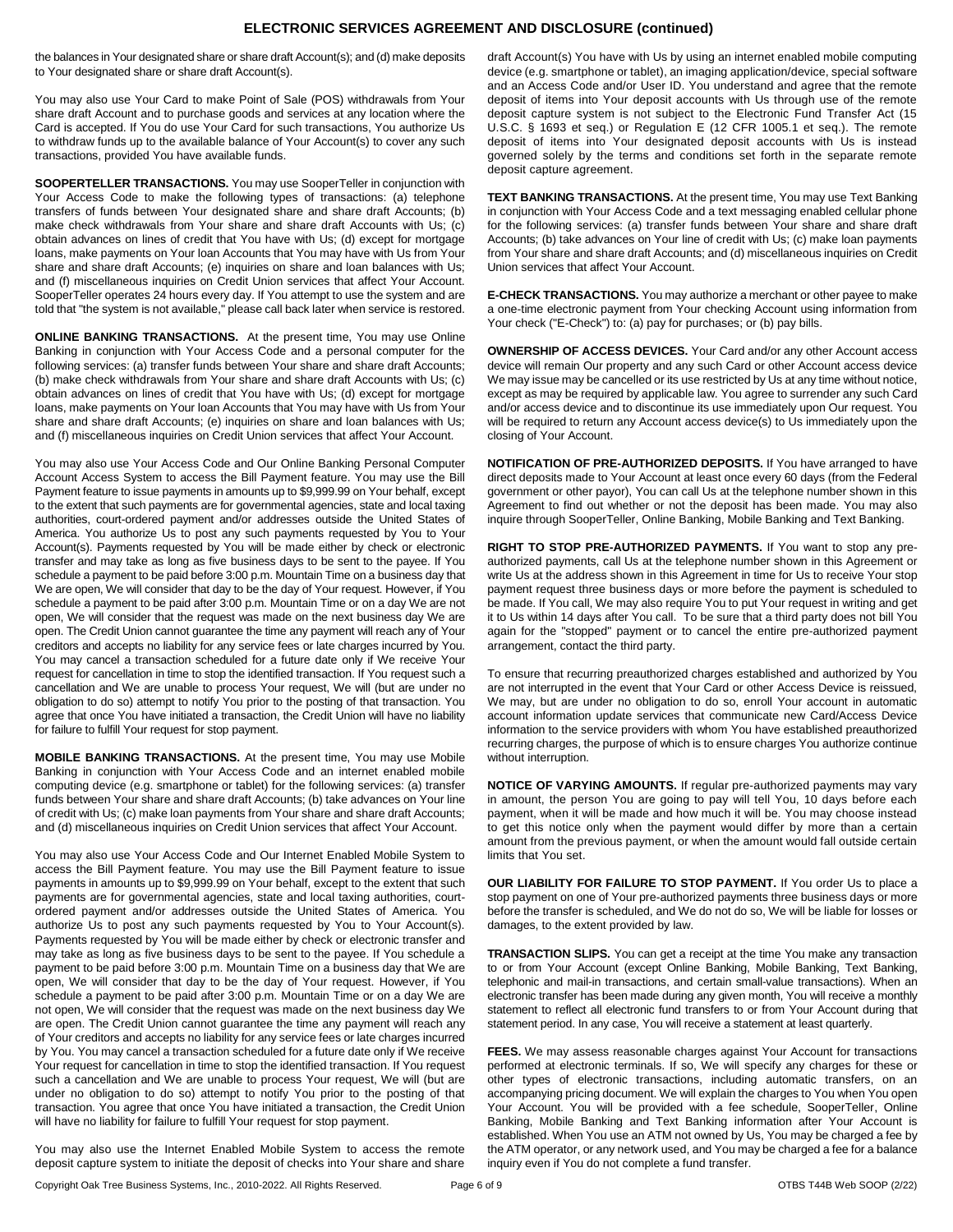# **ELECTRONIC SERVICES AGREEMENT AND DISCLOSURE (continued)**

**LIABILITY FOR FAILURE TO COMPLETE TRANSACTIONS.** If We do not properly complete a transaction to or from Your Account according to this Agreement, We will be liable for Your losses or damages. However, We will not be liable if: (a) Your Account does not contain enough available funds to make the transaction through no fault of Ours; (b) the ATM where You are making the transfer does not have enough cash; (c) the terminal was not working properly and You knew about the breakdown when You started the transaction; (d) circumstances beyond Our control prevent the transaction despite reasonable precautions that We have taken; (e) Your Card is retrieved or retained by an ATM; (f) Your Card or PIN has been reported lost or stolen and We have blocked the Account; (g) the money in Your Account is subject to legal process or other claim; (h) there are other lawful exceptions established by Us and You are given proper advance notice of them; and (i) You exceed any limits on Your Account.

**LIABILITY FOR UNAUTHORIZED USE.** Telephone Us at once at (303) 427-5005, or write to Us at the address shown in this Agreement if You believe Your Card or PIN have been lost or stolen, or if You believe that an electronic fund transfer has been made without Your permission using information from Your check. Telephoning is the best way of keeping Your possible losses down. You could lose all of the money in Your Account (plus Your maximum overdraft line of credit, if applicable).

**IN CASE OF ERRORS OR IF YOU HAVE QUESTIONS ABOUT ELECTRONIC TRANSFERS.** Telephone Us at (303) 427-5005, or write to Us at the address shown in this Agreement as soon as You can, if You think Your statement or receipt is wrong or if You need more information about a transaction listed on the statement or receipt. We must hear from You no later than 60 days after We send You the first statement on which the problem or error appeared.

- (1) Tell Us Your name and Account number.
- (2) Describe the error or the transfer You are unsure about, and explain as clearly as You can why You believe it is an error or why You need more information.
- (3) Tell Us the dollar amount of the suspected error.

If You tell Us orally, We may require that You send Us Your complaint or question in writing within 10 business days.

We will determine whether an error occurred within 10 business days after We hear from You and will correct any error promptly. If We need more time, however, We may take up to 45 days to investigate Your complaint or question. If We decide to do this, We will credit Your account within 10 business days for the amount You think is in error, so that You will have the use of the money during the time it takes Us to complete Our investigation. If We ask You to put Your complaint or question in writing and We do not receive it within 10 business days, We may not credit Your account.

For errors involving new accounts, point-of-sale, or foreign-initiated transactions, We may take up to 90 days to investigate Your complaint or question. For new accounts, We may take up to 20 business days to credit Your account for the amount You think is in error.

We will tell You the results within three business days after completing Our investigation. If We decide that there was no error, We will send You a written explanation. You may ask for copies of the documents that We used in Our investigation.

**UNAUTHORIZED TRANSFERS.** To report a lost or stolen Card, PIN, Access Code or any combination thereof, You will call Us at the telephone number shown in this Agreement. You may also report the loss of a Card, PIN, Access Code or any combination thereof, by writing to Us at the address shown in this Agreement. You should also call the number or write to the address listed above if You believe a transfer has been made using the information from Your check without Your permission.

FOREIGN TRANSACTIONS. For transactions initiated in foreign countries and foreign currencies, the exchange rate between the transaction currency and the billing currency (U.S. dollars) will be: (a) a rate selected by MasterCard from the range of rates available in wholesale currency markets for the applicable central processing date, which rate may vary from the rate MasterCard itself receives; or (b) the government-mandated rate in effect for the applicable central processing date. Transactions initiated via the internet with merchants or other parties located outside of the United States of America are deemed to occur in the foreign country where the merchant or other party is located.

**DISCLOSURE OF ACCOUNT INFORMATION.** We may disclose information to third parties about Your Account or transfers You make: (1) when it is necessary to complete an electronic transaction; or (2) in order to verify the existence and conditions of Your Account for a third party such as a credit bureau or merchant; or (3) in order to comply with a government agency or court order, or any legal process; or (4) if You give Us written permission.

**TERMINATION.** We may terminate Your right to use Your Card, PIN or Access Code, or cancel this Agreement at any time upon written notice. You may request termination of these services in writing.

**CHANGE IN TERMS.** We may change the terms and charges for the services shown in this Agreement and may amend this Agreement from time to time upon proper notice to You.

**GOVERNING LAW.** This Agreement is controlled and governed by the laws of the State of Colorado except to the extent that such laws are inconsistent with controlling federal law.

# **FUNDS AVAILABILITY POLICY DISCLOSURE**

#### **THIS DISCLOSURE DESCRIBES YOUR ABILITY TO WITHDRAW FUNDS FROM TRANSACTION ACCOUNTS AT SOOPER CREDIT UNION. YOU SHOULD ALSO REFER TO THE SECTION OF THESE AGREEMENTS AND DISCLOSURES THAT DESCRIBES THE DETAILS OF YOUR SPECIFIC ACCOUNT TYPE FOR ADDITIONAL INFORMATION.**

**General Policy.** Our general policy is to make funds from Your deposits of cash and checks (drawn on or payable through a Federal Reserve Bank or a Federal Home Loan Bank, the Treasury of the United States, or an office of a bank located in the United States) available to You on the 1st business day after We receive Your deposit. Electronic direct deposits will be available on the day We receive the deposit. Once they are available, You can withdraw the funds and We will use the funds to pay checks that You have written. For determining the availability of Your deposits, every day is a business day, except Saturdays, Sundays and federal holidays. If You make a deposit prior to closing, We will consider that day to be the day of Your deposit. However, if You make a deposit after closing or on a day that We are not open, We will consider the deposit made on the next business day We are open.

**Longer Delays May Apply.** In some cases, We will not make all the funds You deposit by check available to You on the 1st business day after We receive Your deposit. Depending on the type of check You deposit, funds may not be available until the 2nd business day following the day of Your deposit. However, the first \$225.00 from a deposit of such checks, will be available on the 1st business day after the day of Your deposit.

If We are not going to make all the funds from Your deposit available on the 1st business day after We receive Your deposit, We will notify You at the time You make Your deposit. We will also tell You when the funds will be available. If Your deposit is not made directly to one of Our employees, or if We decided to take this action after You have left the premises, We will mail You the notice by the next business day after We receive Your deposit.

If You will need the funds from a deposit right away, You should ask Us when the funds will be available. Any request for payment against funds on which a hold has been placed will be returned unpaid.

In addition, funds You deposit by check may be delayed for a longer period under the following circumstances:

- We believe a check You deposit will not be paid.
- You deposit checks totaling more than \$5,525.00 on any one day.
- You deposit a check that has been returned unpaid.
- You have overdrawn Your Account repeatedly in the last six months.
- There is an emergency, such as failure of communications or computer equipment.

We will notify You if We delay Your ability to withdraw funds for any of these reasons, and We will tell You when the funds will be available. They will generally be available no later than the 7th business day after the day of Your deposit.

In any case. We reserve the right to refuse an item for deposit or encashment.

**ATM Deposits.** If You make an ATM deposit prior to closing, We will consider that day to be the day of Your deposit. However, if You make an ATM deposit after closing or on a day that We are not open, We will consider the deposit made on the next business day We are open. For deposits made at Automated Teller Machines (ATMs) owned and operated by Sooper Credit Union, deposits subject to delayed availability will become available for withdrawal on the 2nd business day after the day of deposit.

For deposits made at Automated Teller Machines (ATMs) not owned and operated by Sooper Credit Union, deposits subject to delayed availability will become available for withdrawal on the 5th business day after the day of deposit. All ATMs that We own or operate are identified as Our machines.

**Special Rules for New Accounts.** If You are a new member, the following special rules will apply during the first 30 calendar days Your Account is open. Funds from

Copyright Oak Tree Business Systems, Inc., 2010-2022. All Rights Reserved. Page 7 of 9 OTBS T44B Web SOOP (2/22)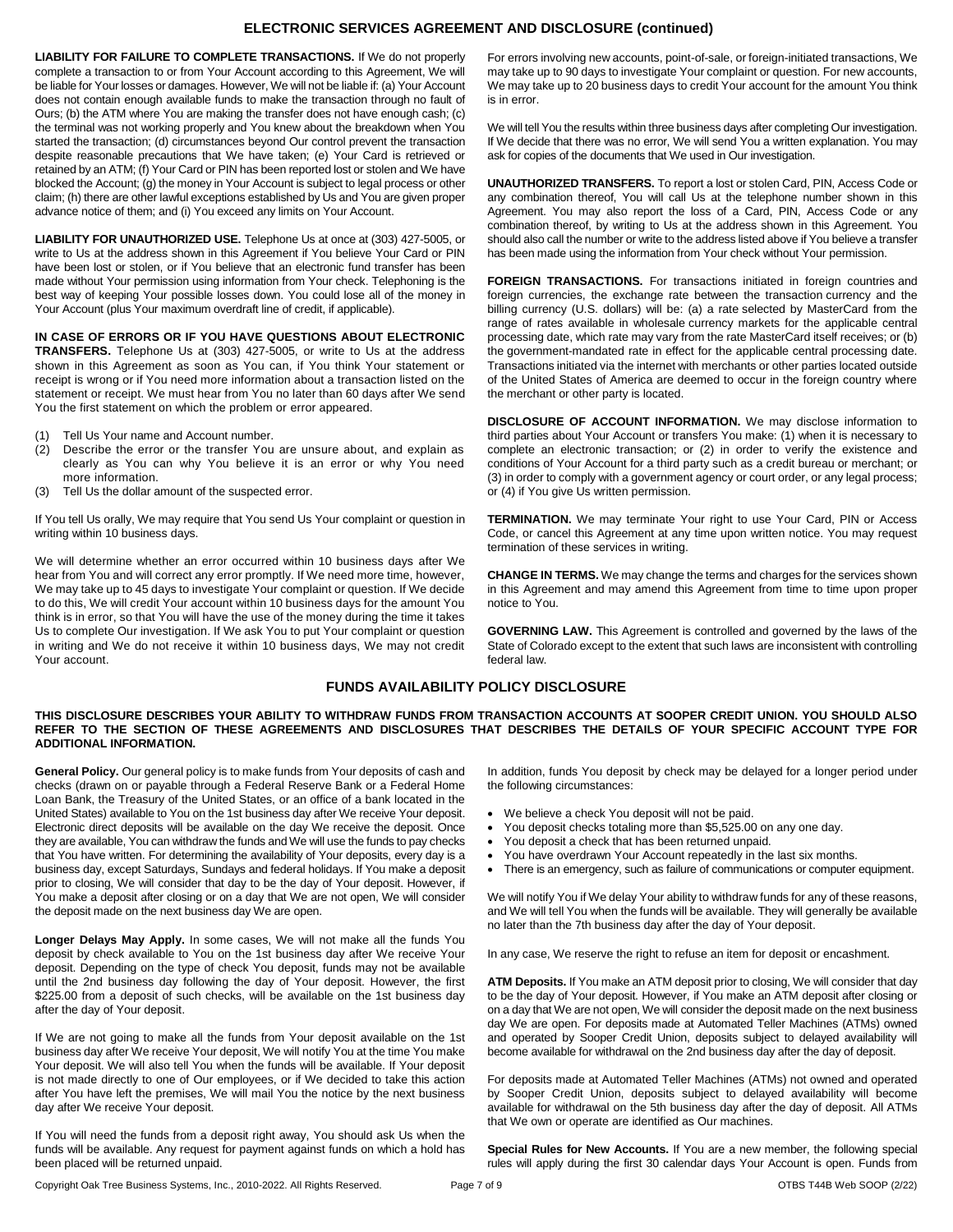# **ACCOUNT AGREEMENT (continued)**

electronic direct deposits to Your Account will be available on the day We receive the deposit. Funds from deposits of cash, wire transfers, and the first \$5,525.00 of a day's total deposits of cashier's, certified, teller's, and federal, state, and local government checks will be available on the 1st business day after the day of Your deposit if the deposit meets certain conditions. For example, the checks must be payable to You. The excess over \$5,525.00 will be available on the 9th business day after the day of Your deposit. If Your deposit of these checks (other than a U.S. Treasury check) is not made in person to one of Our employees, the first \$5,525.00 will not be available until the 2nd business day after the day of Your deposit. Funds from all other check deposits will be available on the 9th business after the day of Your deposit.

**Holds on Other Funds.** If We cash a check for You that is drawn on another institution, We may withhold the availability of a corresponding amount of funds that are already in Your Account. Those funds will be available to You at the time that the funds from the check We cashed for You would have been available if You had deposited it. If We accept for deposit a check that is drawn on another institution, We may make funds from the deposit available for withdrawal immediately but delay Your availability to withdraw a corresponding amount of funds that You have on

deposit in another account with Us. The funds in the other account would then not be available for withdrawal until the time periods that are described elsewhere in this policy for the type of check that You deposited.

**Foreign Checks.** This Funds Availability Policy Disclosure does not apply to checks drawn on foreign banks in foreign countries ("Foreign Checks"). The availability of funds from Your deposits of Foreign Checks will generally be the period of time necessary to collect the funds from the financial institution from which it is drawn.

**Location of Check Endorsements.** Federal law requires all check endorsements to be in the first 1-1/2 inches of the trailing edge of the back of the check. The trailing edge is opposite the left side of the face of the check, the side of the check just behind Our address. You will be responsible for any costs incurred by Us due to delays in returning checks deposited into Your Account that do not comply with the endorsement standards.

**Dividend Payment Policy.** See the Account Disclosures section in these Agreements and Disclosures for Our policy on the payment of dividends.

## **WIRE TRANSFER AGREEMENT**

**THESE ARE THE TERMS AND CONDITIONS WHENEVER YOU REQUEST A WIRE TRANSFER OF FUNDS FROM YOUR ACCOUNT(S) WITH US BASED UPON YOUR WRITTEN REQUEST. WE WILL PROVIDE WIRE TRANSFER SERVICES AS A MEANS TO INITIATE DOMESTIC AND INTERNATIONAL TRANSFERS FOR YOU, SUBJECT TO THE TERMS OF THIS AGREEMENT, WHICH YOU AGREED TO BY SIGNING YOUR APPLICATION FOR MEMBERSHIP WITH US AT THE TIME THAT YOUR ACCOUNT WAS ESTABLISHED.** 

This Wire Transfer Agreement applies to wire transfers that are not "Remittance Transfers" as defined in the Electronic Fund Transfer Act (15 U.S.C. 1693o-1) and Regulation E, Subpart B (12 CFR 1005.30 *et seq.*).

We are authorized to charge Your Account for the payment of wire transfer requests. If more than one Account(s) is designated, We may charge any of the designated Accounts unless You give Us specific written directions otherwise. Your transfer requests may involve the transfer of funds from any of Your designated Accounts with Us to another account You have with Us, to any other financial institution, or to a third party or account of a third party maintained with Us or any other financial institution. There are no restrictions or limitations on the amounts which may be ordered or requested, or on the location or address of the beneficiary of a transfer unless You give Us written instructions to the contrary.

The party(ies) named in Your application for membership are the Authorized Persons who may issue payment orders to Us for the initiation of wire transfers or to receive telephone calls from Us, in accordance with this Agreement, for the purpose of confirming payment orders for the initiation of wire transfers which have been transmitted to Us under this Agreement for any Account designated in Your application for membership. For confirmation purposes, We may call any party designated in Your application for membership. If more than one Authorized Person is named, any one of them may issue payment orders on any designated Account.

Wire transfer requests must be given to Us in compliance with Our cut-off hours as established from time to time by Us. We are not responsible for the accuracy of a routing number which You supply in Your wire transfer request. Wire transfer requests received by Us after Our cut-off hours may be treated as if received on the following business day.

We have no obligation to accept or execute any wire transfer request. We will provide You notice of rejection.

If We accept a wire transfer request consistent with this Agreement, You agree that any such transfer requests which We receive are effective as Your transfer request, whether or not authorized.

You will have no right to cancel or amend a payment order to initiate a wire transfer after We receive it. We will make a reasonable effort to act on a cancellation or amendment of a payment order made by You prior to the time that We execute such payment order, but We have no liability if Your cancellation or amendment is ineffective.

You agree to re-execute this Agreement or to execute a new agreement if changes are necessary. Your application for membership designates any Account which may be charged in relation to wire transfer requests. All parties which You have authorized to issue wire transfer requests or to receive telephonic confirmations from Us are identified in Your application for membership. All modifications or additions to Your application for membership must be in writing.

You agree to pay Us the amount of any transfer request which We transmit pursuant to this Agreement when We execute a payment order to carry out Your wire transfer request. You will not make any wire transfer request which would cause You to exceed the available balance in the Account designated to pay the transfer request. If a payment order is executed which creates an overdraft, with or without Our prior consent, You agree to pay Us the overdraft amount and any overdraft fee immediately upon Our demand. We have the right to set-off the amount of any overdraft against the balance in any of Your accounts with Us and We may exercise any rights We have under any agreements which grant Us security for the payment of Your liabilities or obligations to Us.

You understand and agree that the payment of a wire transfer request may be made by Us or any other financial institution used to carry out the transfer request on the basis of an identifying or account number which You have provided for a beneficiary, even if the number identifies a person different from Your intended beneficiary. You also understand and agree that We or any other financial institution used to carry out a transfer request, may rely on the identifying number of the intermediary or beneficiary's financial institution which You have provided as the proper identification of the intermediary or beneficiary's financial institution, even if the number identifies a financial institution different from the one You intended to identify. We or any other financial institution are not responsible for determining whether any identifying or account numbers You have provided to initiate a wire transfer are accurate. You will be liable to Us for the amount of any transfer request even if payment of the transfer request is made to a person different from the named beneficiary based upon the beneficiary's identifying or account number provided by You or payment of the transfer request is made to a financial institution different from the one identified by name based on the identifying number which You have provided to Us.

You agree to examine any statement or confirmation which We send You and to notify Us within 30 days after the mailing date on any statement or confirmation, of any discrepancy or error. If You fail to notify Us of any discrepancy or error within the required time period, You agree that We are not liable to pay interest or reimburse You for any discrepancy or error in relation to a transfer request described in such statement or confirmation.

You and the Credit Union agree that the following specified security procedures represent a commercially reasonable method of providing security against unauthorized payment orders: (a) Only individuals named in Your application for membership shall issue wire transfer requests to Us; and (b) We reserve the right to telephonically contact any individual named in Your application for membership for the purpose of confirming a transfer request, regardless of amount, although We have no obligation to do so. If We cannot obtain a confirmation satisfactory to Us, then We reserve the right to refuse to honor any wire transfer request.

We have no responsibility to verify the identity of any party identifying themselves as an individual authorized to receive a telephonic confirmation of any wire transfer request, other than to verify that the name given by such party corresponds to a party named in Your application for membership. If, for any reason, We are not satisfied that a wire transfer request was issued by an authorized party or confirmed by an authorized party, We may refuse to execute the transfer request. If We do so, We shall not incur any liability of any nature. You agree to prevent disclosure, other than on a need-to-know basis, of any of the aspects of the security procedures which You have agreed to with Us. You will notify Us immediately if You believe the confidentiality of the security procedures has been compromised and You shall act to prevent the security procedures from being further compromised.

We have no liability of any nature for delays or mistakes, provided We act in good faith and with reasonable care. We are not responsible for delays or mistakes caused by other parties through whom We transmit funds whether such other parties were